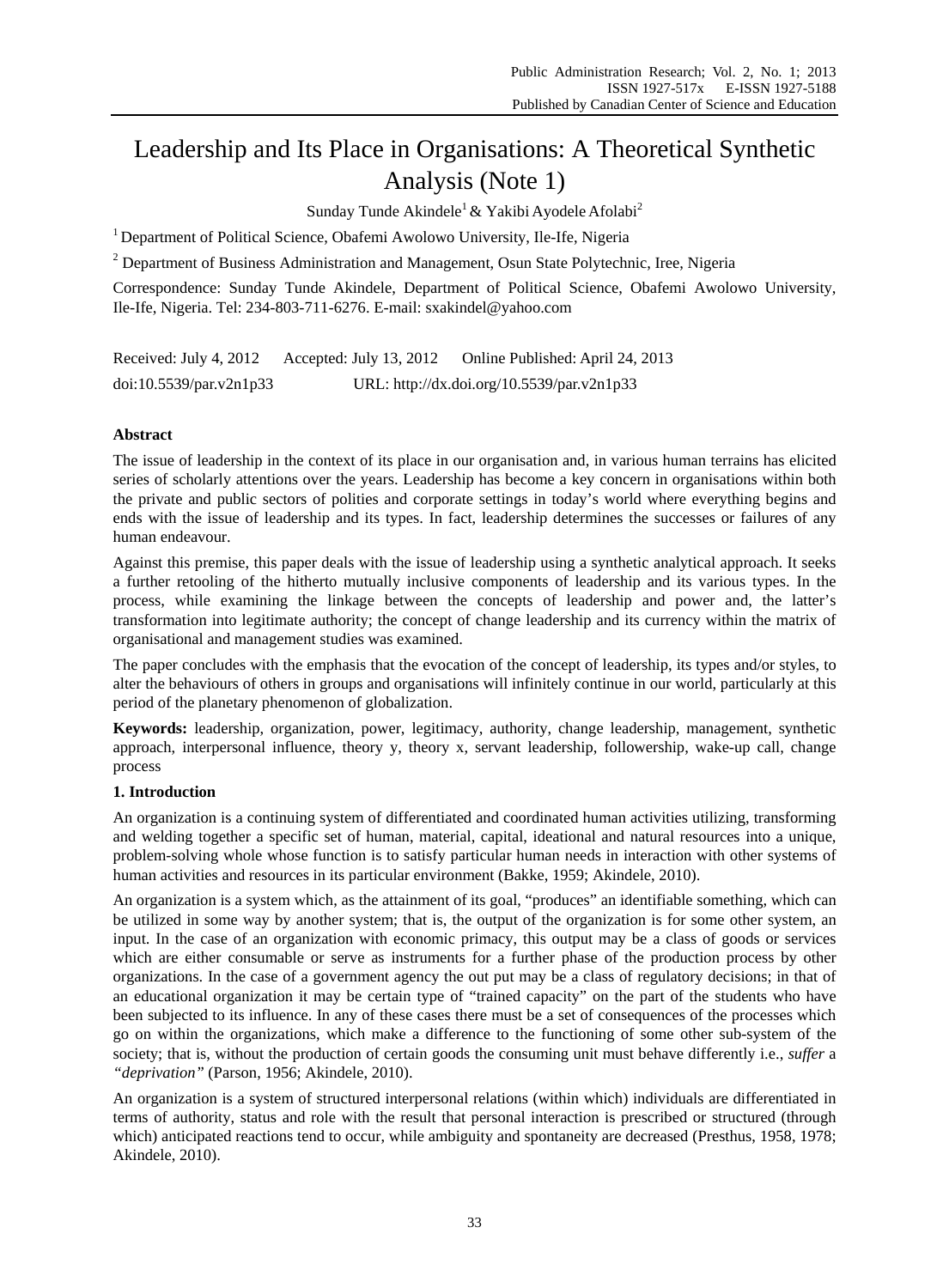The centrality and relevance of leadership to organizations is clearly decipherable from its foregoing conceptualizations. These theoretical conceptualizations remain valid today despite the currency of ICT-driven organizational structures and the tendency to think that the assumed "classicalism" of such theoretical postulates which globalised leadership as a vehicle for the attainment of any organisation's goals renders them illogical to the climate and landscape of modern organizations. Thus, the climes of today's organizations cannot ignore the indispensability of leadership to their visions and missions without severe consequences in view of its dominance as a feature of all organisations' systemic existence.

Given this premise, the main objective of this paper is to examine the place of leadership in our organizations using a theoretical synthetic analytical approach. This objective per se, is predicated on the critical assumption that any organization without a dedicated, committed purposeful and goal-oriented leadership cannot sustain its existence for the betterment of humanity and our society given the complexities involved which need coordination through mutually beneficial decisional assertiveness of leaders. Thus, the major thrust of our analysis in this paper is that leadership and its hitherto mutually inclusive components need further retooling through a critical synthesis of various styles both old and new in a manner which is attuned to today's organisational operations.

#### **2. The Concept of Leadership and Its Eclecticism**

The concept of leadership has attracted a lot of scholastic and intellectual attentions particularly in the quest to define its subject-matter. Its definition has not been an exception to the usual volatility and eclecticism of the disciplines within the social sciences in which management science is dominant. Even though, *"leadership remains one of the most relevant aspects of the organizational context"*, its definition *"has been challenging".* Such definitions have *"varied depending on the situation"* (Wikipedia, the free encyclopedia).

Leadership is "*the ability to get men do what they don't want to do and like it*" (Cohen et al, 1984). It is "*the process of social influence in which one person can enlist the aid and support of others in the accomplishment of a common task. It is ultimately about creating a way for people to contribute to making something extraordinary happen*" (Ibid.). It is "*the process of using power to obtain interpersonal influence*" (Schermerhon Jr., Hunt and Osborn, 1985). In other words, leadership involves influence and its evocation to alter the behaviours of others in groups and organisational settings to attain desired goals based on proper agenda setting. Thus, in today's organizations, the understanding of the concept of leadership and its effectiveness is critical to the attainment of organizational goals in that:

> *Leaders today work in socially intricate organizations where they need the assistance not only of subordinates but also of peers, superiors, and external parties to accomplish their goals. Accomplishing goals that positively impact the organization requires effective leadership linked to strong power bases and workable influence strategies. Building a strong power base and developing effective influence strategies to produce power dynamic is an important leadership challenge. (Michelson, nd).*

The need for effective leadership is compelled by the fact that *"everything rises and falls on leadership"* and, the *"success or failure of every human endeavour depends solely on the kind of leadership available for such endeavours"* (YHDC, Leadership training, 2009). Thus, as Denga (1986) and, Esere (The Nigerian Journal, Unilorin) once articulated "a leader in an organization is an embodiment of a force that directs the entire organization towards the realization of the organizational goals". Thus, leadership connotes *"ability to inspire, direct, motivate and encourage others positively to targeted end. It is the ability to lead others"* (Olusoji, 2002). It *"represents authority and the pinnacle of the organization. It is the form that authority assumes when it enters into process"* (Mooney & Rieley, 1931 & 1947).

The eclecticism associated with the definition of the concept of leadership aside, the concept per se as a result of its centrality to organizational life and reality has attracted various ideological, scholastic and intellectual attentions and rhetorics. In the process, the eclecticism of the discourses on its subject matter notwithstanding, it has been articulated that *"there is no single best style of leadership"* and that:

> *effective leadership is task–relevant and that the most successful leaders are those that adapt their leadership style to maturity –* (the capacity to set high but attainable goals, willingness and ability to take responsibility for the task, and relevant education and/or experience of an individual or group for the task) *– of the individual or group they are attempting to lead/influence. Effective leadership varies not only with person or group that is being influenced, but it*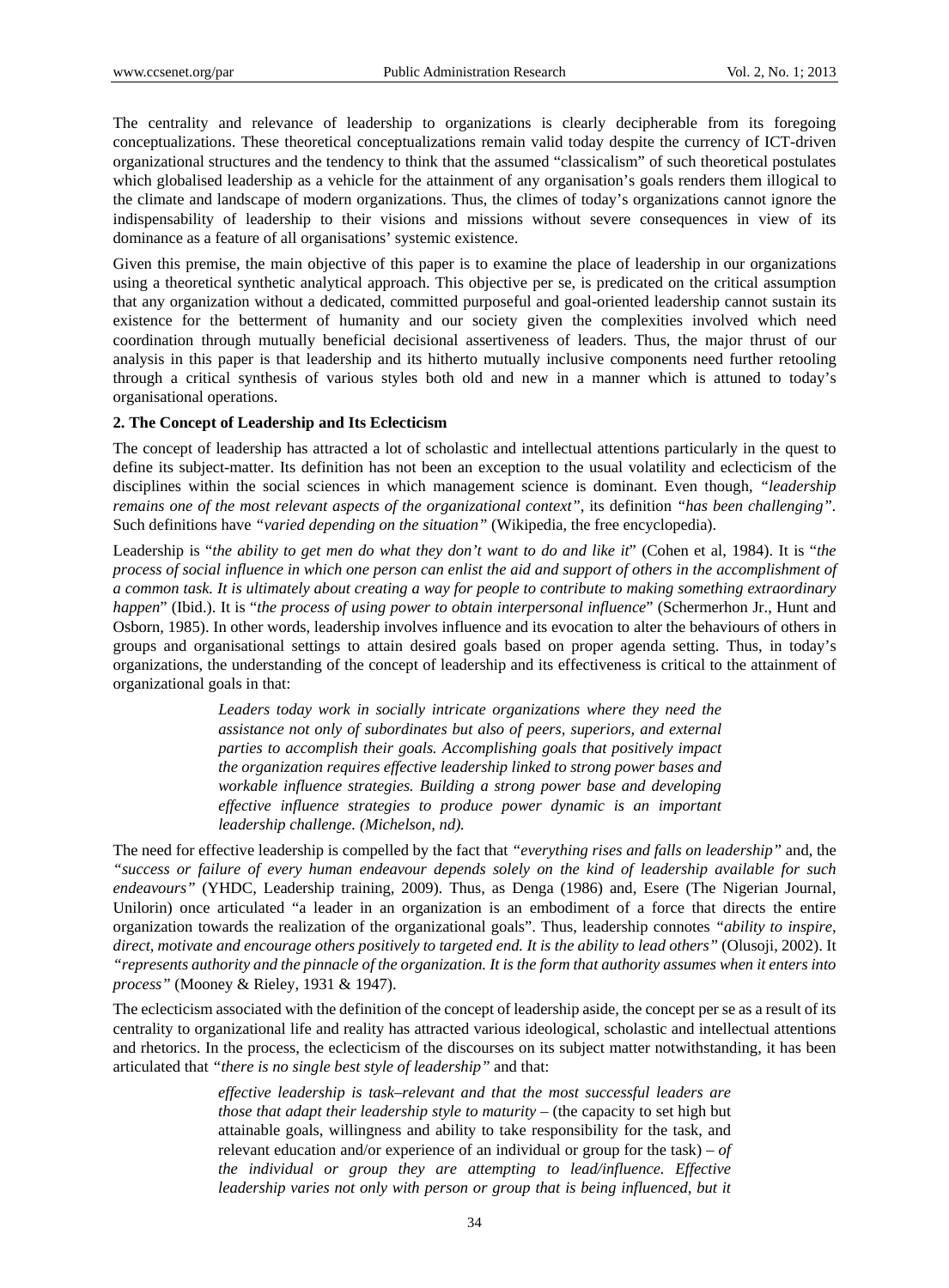*will also depend on the task, job or function that needs to be accomplished (Hersey and Blanchard, 1977).*

In short, *"leadership styles are as varied as the definition of the concept of leadership itself. Each style is usually depended on the person involved, places, times and circumstances in question and sometimes even moods"* (YHDC, Leadership training, 2009) hence; leadership has emotional dimensions to it and, its conceptualization as it can be clearly perceived. In other words as George (2000) clearly articulated, "leadership can be perceived as a particularly emotion-laden process with emotions entwined with the social influence process. And, according to Sy; Cote and saavedra (2005), *"leader's mood in an organization has some effects on his/her group".* 

Leadership style has been theoretically elucidated as a predicate of leadership types. This is exemplified by the various theoretical construct on its subject matter. As a matter of fact, Mooney and Rieley (1931 & 1947) identified three types of leaders and their styles. These include "leaders who find it easy to delegate their own authority", "leaders who find it easy to delegate authority but not their own authority and responsibility" and "leaders who would not delegate authority".

Against this analytical premise, it has been articulated that "the nature of work in today's complex organisations requires deep knowledge on the issues of leadership, power, influence" and, followership (Michelson, op cit). Thus, the ability of any leader to manage, lead and sustain his followership confidence in our organizations and human settings is contingent on his understanding of the operational ecology of such organizations and settings.

# *2.1 Leader's Sustainability of Followership Confidence*

The ability of a leader to sustain the confidence of his followers is two-pronged. In the first place, it depends on the leader and his style of leadership and, in the second place; it depends on the nature of the followers and the values of followership imbibed by them. This is particularly so in that, followership can either be voluntary (i.e., intrinsically generated/grown) or compelled/imposed (i.e., extrinsically generated/grown through compulsion).

The types of followership in place are contingent/predicated/determined by the types of leadership. However, the lifespan of both followerships is usually determined by the nature or the resilience of the followers. Voluntary followership grows with the permissiveness of the voluntary leadership and its humanistic nature. In short, voluntary followership is more attuned to servant leadership philosophy and characteristics while compelled followership is characteristically progenized by dictatorial leadership hence; the lifespan of compelled followership under such a leadership style is characteristically determined by the follower's level of tolerance or toleration of indecent treatment from the leader prior to a bubble burst or the explosion of the "gunned sack". However, in most cases, the cessation of compelled/coerced/extrinsic followership automatically leads to the extinction of the coercive and dictatorial leadership and the eventual ecological change or a total rebirth of the organizational system for a better leadership style (e.g., purposeful and humanistic leadership). Hence, the type of followers a leader gets is determined by the leader himself (Latour, 2004).

A leader that wants to sustain the confidence of his followers in his quest for organizational effectiveness and, successful attainment of corporate goals must endeavour to *"acknowledge that their perspective influences their subordinates"* (Ibid.). Such a leader must strive to develop and train his immediate subordinates vis-à-vis his *"level of expectation or level of competence for which they (i.e., the subordinates/followers) could strive" (Ibid.)*. This *"public mentoring technique" (Ibid.)* which Schein (1992) called *"deliberate role-modeling, teaching and coaching"* is the key to developing effective and dynamic followership. Thus; the development and sustenance of followership confidence by a leader is a sine-qua-non to any organization's success and goal attainment.

Through the leader's development of dynamic followers, effective followers will emerge. And, effective followers according to Latour (Ibid.) *"tend to be highly participative and critical thinkers"* and, they tend to be courageously determined in the performance of their duties. Effective followers *"courageously dissent when necessary, share credit, admit mistakes and, habitually exercise superior judgement"*.

When fully developed, effective-follower *"will act like a partner in the leader-follower relationship"* in that *"they share the responsibility for the quality of the relationship they have with their leaders"*; *"they know they cannot be fully effective unless they work in partnerships that require both a commitment to high performance and a commitment to develop effective relationships with partners (including their boss) whose collaboration is essential to success in their own work"* (Potter et al (nd), cited in Latour, 2004), In other words, as a result of the leader's development of dynamic followership, the followers become extremely confident and committed to the performance initiative of such leaders. Once this happens, such followers become committed to the utilization of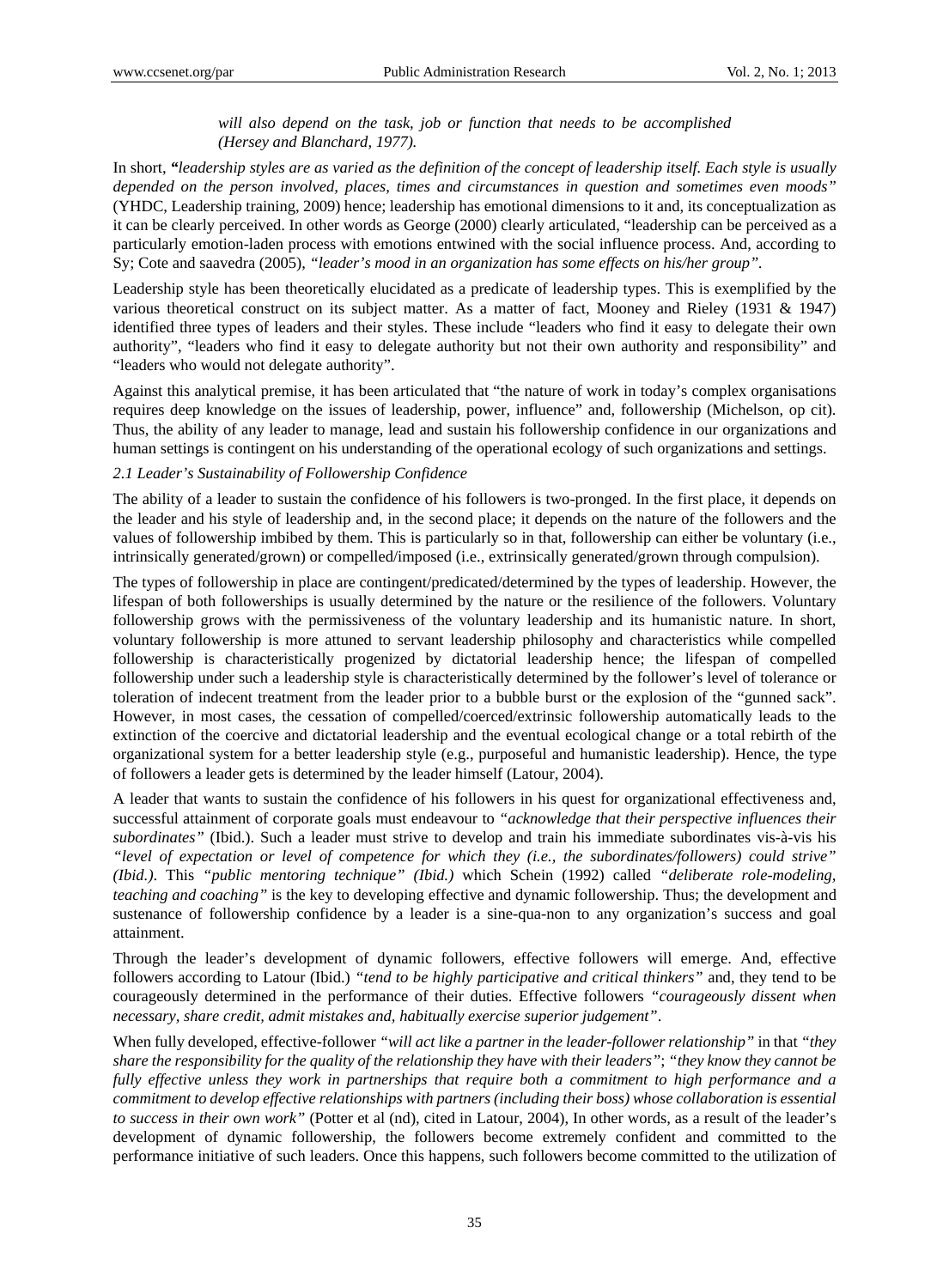the highest level of their efforts towards the attainment of the organizational vision, priorities, goals and mission statement.

The extent to which this confidence can be sustained constitutes the measuring rod of the leader's success or failure. This is more so in that effective followers according to Latour (Ibid.), are *"individuals with high organizational commitment who are able to function well in a change-oriented team environment. Additionally, they are independent, critical thinkers with highly developed integrity and competency. Thus, effective followers exhibit loyalty to the boss by endorsing organizational vision and priorities".* As a matter of fact, hardly can any leader who is deprived of this type of followership succeed in any organizational setting regardless of its geo-political location within today's corporate world.

## **3. Insights on Leadership**

The focus of this section is on leadership in terms of its undercurrents of styles, service and stewardship spirit. The essence of these insights is to examine whether a given leader is actually a leader fulfilling only the hitherto acclaimed view of leadership as a "top-down" phenomenon or, a leader that equally acts as a follower or servant to the led in the course of service to humanity.

In examining these insights, our focus is principally on servant leadership because the latter is the vehicle for service and spirited stewardship. In other words, service and stewardship spirit are enhanced and put in place by the philosophy of servant leadership devoid of arrogance of power that usually characterize the existential and/or systemic syndromes and values of bossy leaders or leadership.

## *3.1 Servant-leadership*

The concept of servant leadership is not all that new in our organizational world or to the lexicon of organizational discourses. As a matter of fact, its pedigree can be traced back to about four decades. Specifically, the concept was developed in 1970 by Robert K. Greenleaf (www.greenleaf.org; www.leadersdirect.com/servantleadership).

Servant leaders provide services – through committed stewardship spirit – to the people. They serve the people they lead. To a servant leader, employees/subordinates are an *"end in themselves rather than a means to an organizational purpose"* (Ibid.). Specifically, servant leaders have been taken to mean people or leaders who:

> *devote themselves to serving the needs of organization members, focus on meeting the needs those they lead, develop employees to bring out the best in them, coach others and encourage their self expression, facilitate personal growth in all who work with them, listen and build a sense of community (www.leadersdirect.com/servantleadership)*.

According to Greenleaf (1970, www.greenleaf.org):

*The servant-leader is* servant *first… It begins with the natural feeling that one wants to serve, to serve first. The conscious choice brings one to aspire to lead. That person is sharply different from one who is* leader *first, perhaps because of the need to assuage an unusual power drive or to acquire material possessions… The leader-first and the servant-first are two extreme types. Between them there are shadings and blends that are part of the infinite variety of human nature.* 

Without doubt, looking at the thesis of servant-leadership, it can be articulated to some extent that its undercurrent philosophy is critically relevant to the attainment of organizational goal and; as a matter of fact, the concept of servant-leadership has enhanced the ability of organizations to reach their full potential. Through it "servant leaders" are felt to be effective because the needs of followers are so looked after that they (often) reach their full potential". Even though, the concept of servant leadership has been criticized through the assertion that *"serving people's needs creates the image of being slavish or subservient"* and/or *"that it is not a very positive image"*, the principles of servant leadership has been characterized as admirable (www.leadersdirect.com/servantleadership) as a leadership style through which a leader *"views others (subordinates) as friends not as servants and, interact with them in a spirit of openness, humility and vulnerability" (YHDC, 2009)*.

The creed of servant leadership is that the size of true leadership is determined by how many persons he has served and will be served *contrary* to the philosophy of other leadership styles whose measuring-rod of size and values of leadership is determined by the number of people serving the leader (Ibid.). The success or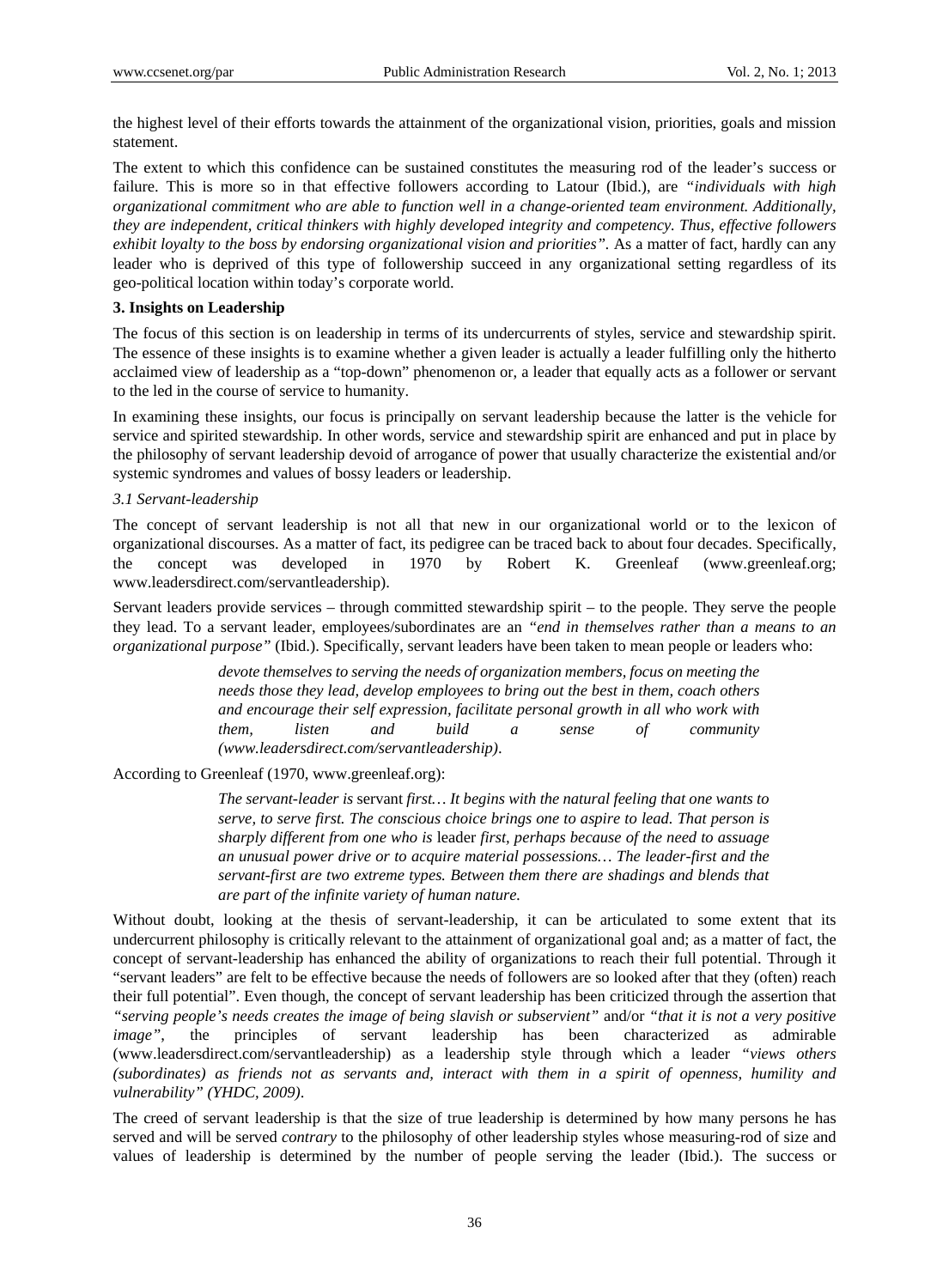attractiveness of servant leadership is further put into a clearer perspective by its "credo" which Greenleaf (1970, www.greenleaf.org, www.leadersdirect.com/servantleadership), articulated thus:

> *This is my thesis: caring for persons, the more able and the less able serving each other, is the rock upon which a good society is built. Whereas, until recently, caring was largely person to person, now most of it is mediated through institutions – often large, complex, powerful, impersonal; not always competent; sometimes corrupt. If a better society is to be built, one that is more just and more loving, one that provides greater creative opportunity for its people, then the most often course is to raise both the capacity to serve and the very performance as servant of existing major institutions by new regenerative forces operating within them.*

It is clear from this "credo" that *"the servant leader serves others, rather than others serving them"* and that *"serving others comes by helping them to achieve and improve their conditions"* (Ibid.). Thus; the basic assumptions of servant leadership are that: *"the leader has responsibility for the followers; leaders have responsibility towards society and those who are disadvantaged and; people who want to help others best, fulfill these responsibilities by leading them them them <i>them* 

*(http://changingminds.org/disciplines/leadership/style/servant\_leadership.htm).* 

# *3.2 Linking Servant-leadership with McGregor's Classical Contributions to the Concept of Organizational Leadership*

The Concept of servant-leadership, due to its emphasis on spirited stewardship and service, is a major reformative effort as far as organizational life is concerned. It can be regarded as a euphemistic reformation of McGregor's (1960) theory Y which has been widely regarded as a theoretical explication of a people's leader and/or, democratic leader in an organizational setting who, while acting as friendly leader enhances the happiness, improved morale and, the consequent increased productivity of the people (subordinates) within the organization, clearly calls to question the annihilating and repressive values of the organizational leaders depicted by his theory X.

If not exactly or totally, theory Y leaders in human groups or organizational settings, subscribe to certain values of servant-leadership in that, if such theory Y leaders are not really functioning and/or cannot exactly function as servant-leaders, they, according to the theoretical underpinnings of theory Y, share some of the value orientations of the servant-leaders vis-à-vis the perception of subordinates within organizations in the course of the pursuit of the attainment of organizational goals. As a matter of fact, the near affinity of the value strands or orientational philosophy of servant-leadership with those of McGregor's theory Y leaders can actually be appreciated and further understood against a synoptic consideration of the classical contributions of McGregor to the nature and characteristics of leadership in organizations through his theory Y and theory X scholastic efforts.

It should be stated however; that the analytical effort here is far from completely assuming that servant-leadership is exactly the same thing with the concept of democratic leadership that form the major thrust of McGregor's classical work. But, it as attempt to provoke further discourses on the knotty issue of leadership in organizations which has deep-seated historical roots traceable to the classical works of Adam Smith, the "wealth of nations"; Frederick Winslow Taylor, "scientific management", Max Weber, "bureaucracy", Mary Parker Follet, "the giving of orders" Herbert Simon, "proverbs of administration" and; other classical thinkers and theorists.

While not directly related, certain aspects of servant leadership can be located within the matrix and/or parameters of Douglas McGregor's (1960) theory Y and theory X of leadership in terms of leaders concerns for their subordinates within the organizational world. In other words, the issue of leadership in organizations or human settings or groups has long attracted the attentions of management scholars, thinkers and theorists. This has been so because the type of leadership that exists in any given human setting/organization has a lot to do with the success or otherwise of such an organization or setting in terms of service, stewardship and servant leadership and; the attainment of the organizational goals for both the organizations and, their clients.

The dichotomous explication by Douglas McGregor (1960), of the concept of leadership in organization which even though, has long remained a dominant feature of all organizations, has clearly put into a clearer perspective the consequences of the evolution of organization theory over the years for our organizations and requisite workers' morale and productivity. This work has actually shown the effects of the paradigm shifts associated with the theoretical movement on the concept of leadership and its place in our organizations vis-à-vis the place of the individuals within them (Akindele, 2010).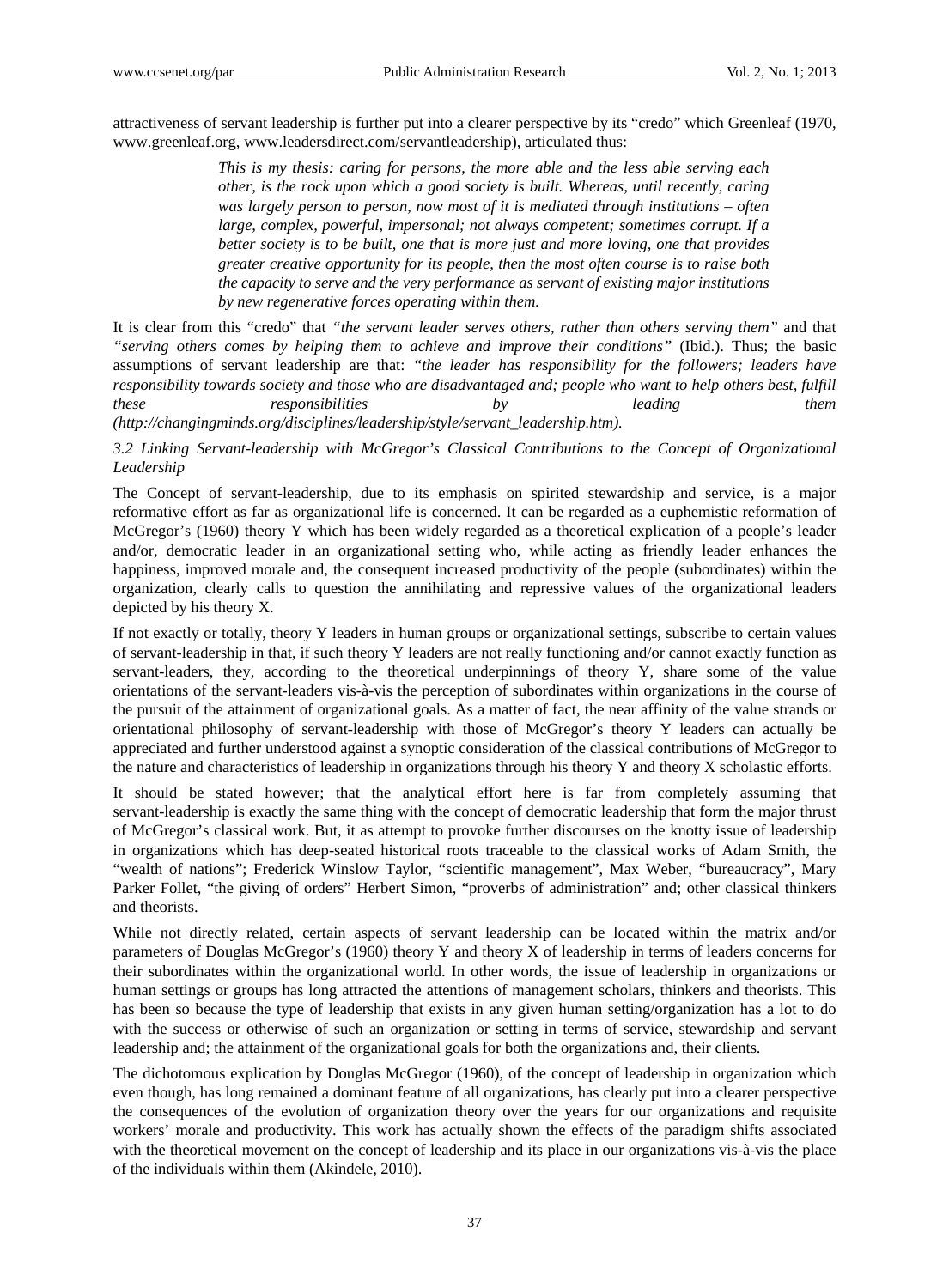In his classical work "the human side of the enterprise", Douglas McGregor, examines the concept of the leadership using theories X and Y which over the years "have become such memorable theoretical constructs because they appear to be such polar opposites" (Shafritz et. al; 1981). The concept of Theory X (Dictatorial/regimental leadership or view of man) and Theory Y (Democratic or Liberalized view of man/employees in organization) form the core of Douglas McGregor's work-"The Human side of Enterprise" (1960). Without doubt, this work at its inception represented one of the products of the then contemporary research in Personnel Management and organization theory. It emphasizes the humanistic side of organization's environment.

McGregor criticized the dictatorial core of traditional theory of personnel management in relations to man's existence within the organizational environment. He called the traditional theory of personnel management THEORY X which saw only THE MANAGER as an "active agent for motivating people, controlling their actions, modifying their behaviour to fit the needs of the organization (McGregor, 1960). From the perspective of McGregor, THEORY X has a pessimistic view of human nature. It views man as indolent, self-centered and, resistant to change and thus, must be repressed or forced to accept responsibility. This theory emphasizes nothing than "Management by direction and control". In criticizing or condemning the THEORY X view of man (within the organizational environment) as archaic in terms of contemporary developments within organizational environment, McGregor utilized Abraham Maslow's hierarchy of needs as the base.

From the perspective of McGregor, the philosophy of management by direction and control which forms the core of Theory X regardless of whatever form it takes, is inadequate not only because of its regimental nature but also due to the fact that the human needs on which it relies are today unimportant motivators of behavior (Ibid.). As a matter of fact, according to McGregor, "direction and control are essentially useless in motivating people whose important needs are social and egotistic". Thus, he went further to emphasize the need for managers to shift from THEORY X (regimental/dictatorial and management by direction and control) to THEORY Y (democratic/liberal view of man). This line of thought or view expressed by McGregor finds solace in the fact that THEORY Y is the "process primarily of creating opportunities, releasing potential, removing obstacles, encouraging growth, providing guidance" (McGregor, 1960). Thus, the goal of THEORY Y from his perspective is to create a humanistic environment where people can achieve their own goals best by directing their own efforts towards organizational objectives.

The core of THEORY Y, according to this scholar, could be practically implemented in organization through "job enlargement, delegation of authority, decentralized responsibilities and participatory management etc". Generally, within the context of his work McGregor strived to create "a healthy organization by allowing for maximum growth of human potential through a realistic understanding of human motivation and a fostering of a democratic organizational environment conducive to the development of individual capabilities".

Put together, McGregor's work is nothing but an intellectual explication of the archaism of traditional theory (i.e. theory X) of personnel management due to its dictatorial/regimental nature and exploitative or manipulative view of man within organization and, the necessity to adopt a more dynamic and liberal view (Theory Y) of man within the organizational set up. A synoptic though concrete comparative perusal of both Theories (X and Y) would reveal the polarity between the two in terms of relevance or otherwise to contemporary position of man within the organizational set up.

# 3.2.1 Theory X

Theory x view or conception of management's task in harnessing or tapping human energy to organizational requirements can be propositionally trichotomized thus:

- (1) Management is responsible for organizing the elements of productive enterprise  $-e.g.$ money, materials, equipment and, people – in the interest of economic ends.
- (2) With respect to PEOPLE, this (i.e. organizing the elements of productive enterprise) is a process of DIRECTING their efforts, motivating them, controlling their actions, modifying their behaviour to fit the needs of the organization.
- (3) Without this active intervention by management, people would be passive even resistant – to organizational needs. They must therefore be persuaded, rewarded, punished, (and) controlled. Their activities must be directed (McGregor, 1960)

In addition to the foregoing, other widespread beliefs and views which form the core of this conventional theory of personnel management and its variables of structures, managerial policies, and practices include:

The average man is by nature indolent – he works as little as possible.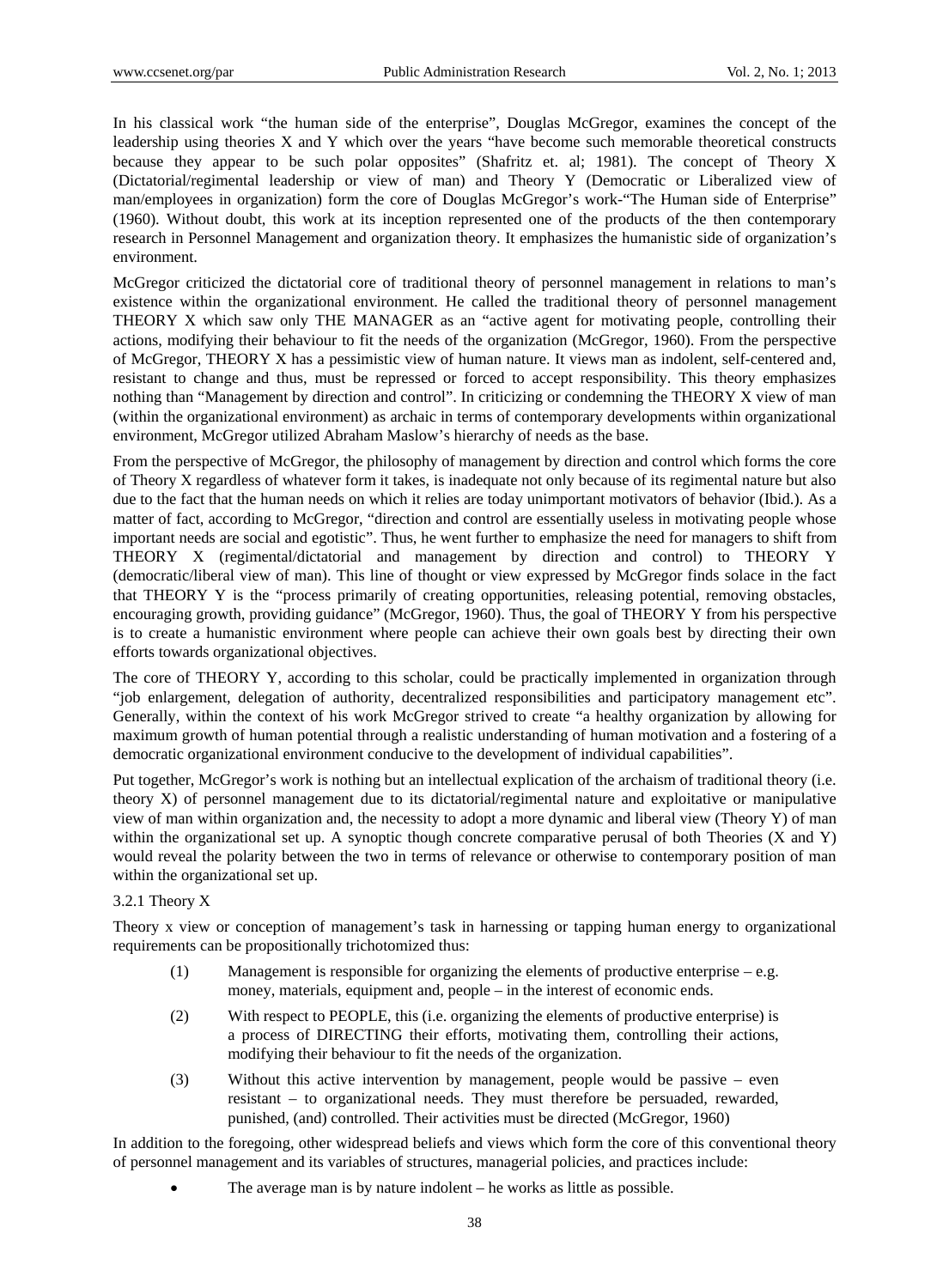- He (i.e. the average man) lacks ambition, dislikes responsibility and prefers to be led.
- He is inherently self-centered, indifferent to organizational needs.
- He is by nature resistant to change.

 He is gullible, not very bright, the ready dupe of the charlatan (i.e. a fake) and the demagogue In highlighting how these beliefs have affected conventional organizational structures and policy orientations with respect to their (organizations) view of man, McGregor explained that management – (using these assumptions as guides,) – conceived of a range of possibilities between two extreme approaches (hard and/or soft approaches). According to this theorist, within the confines of the hard approach, "methods of directing behavior involving coercion and threat (usually disguised), close supervision, tight controls over behaviors" largely exist. But then, this approach which is difficult and usually ineffective in times of full employment is not without costs because, force which underlies it cannot but breed counter-forces, restriction of output, antagonism, militant unionism, subtle but effective sabotage of management objective. On the other extreme is the soft approach. Its methods – (direction) –involve management permissiveness, satisfying people's demands, and achieving harmony in an attempt to make the employees tractable and accept direction. But then, its shortcomings range the breeding of abdication of management to harmony, indifferent performance to expectation of more benefits by employees in return for less contribution.

## 3.2.2 Theory Y

This theory is almost a direct opposite of Theory X going by its more optimistic and liberal view about man and human nature. Its core includes the following:

- Management is responsible for organizing the elements of productive enterprise (e.g. money, materials, equipment, people etc.) – in the interest of economic ends.
- People are not by nature passive or resistant to organizational needs. They have become so as a result of experience in organizations.
- The motivation, the potential for development, the capacity for assuming responsibility, the readiness to direct behavior toward organizational goals are present in people. Management does not put them there. It is a responsibility of management to make it possible for people to recognize and develop these human characteristics for themselves.
- The essential task of management is to arrange organizational conditions and methods of operation so that people can achieve their own goals best by directing their own efforts toward organizational objectives".

Theory (Y) is symmetrical to what Peter Drucker called "Management by Objectives (MBO) because it brings about a process primarily concerned with creating opportunities, releasing potentials, removing obstacles, encouraging growth and providing guidance for employees or people in the organizations. And, it does not involve the abdication of management, the absence of leadership, the lowering of standards, or the other characteristics usually associated with the "hard approach" under Theory X.

A cursory look at the synoptic perusal of theories x and y above tends to depict theory y as more consistent with the good and repression-free society. Hence, "few public administrators would deny the importance or worth of McGregor's idealistic "new consensus" as expressed in THEORY Y to the landscape of organizations today which, in itself has been dictated and would continue to be dictated by the evolution of its theory and its attendant paradigm changes.

It should be stressed however, that theory Y in spite of its positive attributes is not a technique or style of management without its cost and consequences for managers and leaders applying it in their organizations. In other words, the adoption of Theory Y as a technique or style of management in organizations involves opportunity cost in terms of the reactions of the organizational environment and people within such organizations.

The likely cost and consequences faced by managers and leaders in organizations and political settings seeking to evoke the principles of Theory Y have been clearly articulated by Crockett (1970) in the conclusion of his work on team building thus:

> *the so-called Theory Y style of management – management by participation – is neither soft headed nor "easy". It is much easier to avoid confrontation by issuing orders. It is easier to avoid personal involvement and conflict by smoothing over surface. Theory Y management is not for the executive who likes surface serenity and obsequiousness. Theory Y management is for those managers who are willing to take the gut punishment*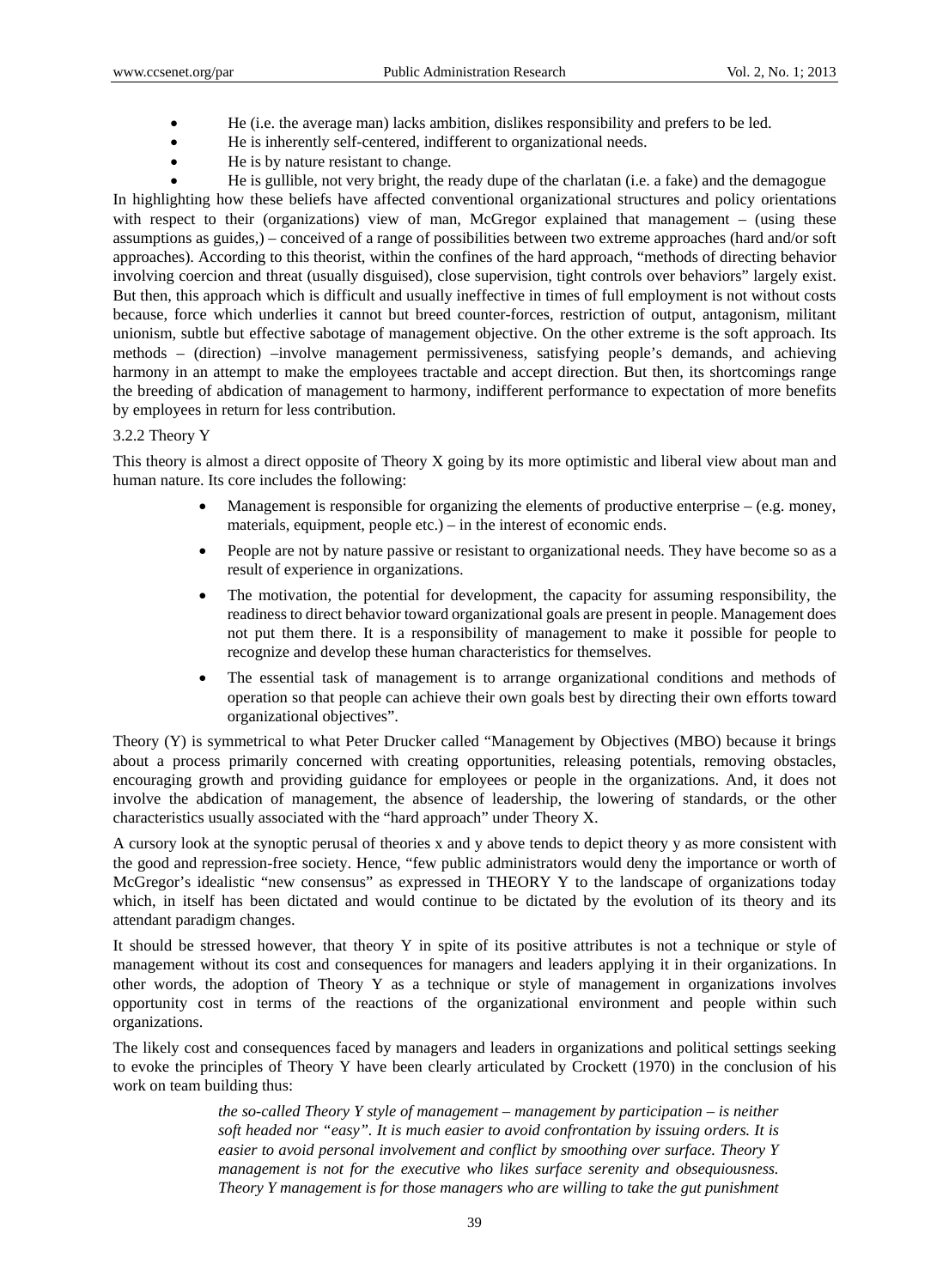*of a truly tough-minded approach to management. It is for those who believe that conflict can be handled best by confronting it openly and for those who understand that real commitment of their people can be secured only by their continuing participation in making plans and setting objectives.* 

It is arguable to some extent that the opportunity cost and consequences which may be likely involved in the full or wholesale adoption of either Theory X or Theory Y as a technique or style of management may have clearly influenced the thinking of some scholars that both theories may be mixed for a better organizational performance and systemic existence (Akindele, 2010). Thus, it has been clearly stated that "it is a poor manager that would adopt in toto either Theory X or Theory Y (Shafritz, Hyde and, Rosenbloom 1981). Most work situations require a mix rather than simplistic acceptance of one construct or another". Thus, a synoptic comparison of McGregor's theory X and theory Y has been provided by Hersey (1985) in his analysis of the situational leader. He categorically asserted that "the leader's high, realistic expectation causes high performance of followers; the leader's low expectation lead to low performance of followers. In order to make an effective cycle, a leader needs to motivate followers properly". As a matter of fact, the new thinking within the organizational world today is that such motivation can be enhanced or promoted by no other person than a change leader. This leads us to the discussion of the concept of change leader in the next section below.

#### **4. Change Leadership and the Change Leader**

The concept of change leadership is a key to large-scale, sustainable reform. It is a leadership style or process through which a leader that is committed to sustained and sustainable innovation in the quest for organizational effectiveness emerges. Thus, a change leader is a focused leader who is committed to the development of knowledge and skill within his organization particularly in terms of programme coherence and technical resources (Newmann; King and, Younge 2000). Change leaders are critically concerned with and, committed to the achievement of large-scale organizational turnaround in the course of their leadership role and management of human and natural resources within a given political economy and its accompanying multiple variables and/or other societal landscapes and their terrains.

A change leader is one who seeks deep and lasting reforms through the establishment of conditions aimed at the attainment of *"enduring greatness"*. In other words, a change leader is a leader who *"catalyzes commitment to a compelling vision and higher performance"* by going beyond *"performance standard" and building "enduring greatness"* (Collins, 2001). Generally, a change leader is one whose goal is *"sustainable change in society"* (Fullan 2002). He is a leader of the future who is *"attuned to the big picture"* of his environment and, he is regarded as *"a sophisticated conceptual thinker who transforms the organization through people and teams"*  demonstrating *"palpable energy, enthusiasm and hope"* using his acclaimed characteristics of moral purpose; an understanding of the change process; the ability to improve relationships; knowledge creation and sharing; coherence making" and; ability to hear wake-up call (Fullan, 2002; Anderson and Anderson, nd).

#### *4.1 Moral Purpose*

This is a social responsibility to others and the environment most especially if, for an example, the goal (in focus) by the change leader is systemic improvement that is, improving all the organizations in the area of his existence (organization). A change leader who is committed to systemic improvement must also be nearly as concerned about the success of other organizations in his area of operation as his own.

## 4.1.1 Understanding the Change Process

For any leader to be regarded as a change leader he has to clearly understand the processes that are involved in the change process. This is particularly so, as Fullan (2002), once clearly articulated that *"having innovative ideas and understanding of the change process are not the same thing"*. As a matter of fact, *"those firmly committed to their own ideas are not necessarily good change agents (or leaders) because being a change agent (leader) involves getting commitment from others who might not line one's ideas"*. Specifically, understanding the change process by a change leader involves the following guidelines:

- The goal is not to innovate the most. Innovating selectively with coherence is better.
- Having the best ideas is not enough. Leaders help others assess and find collective meaning and commitment to new ways.
- Appreciate the implementation dip. Leaders can't avoid the inevitable early difficulties of trying something new. They should know, for example, that no matter how much they plan for change, the first six months or so of implementation will be bumpy.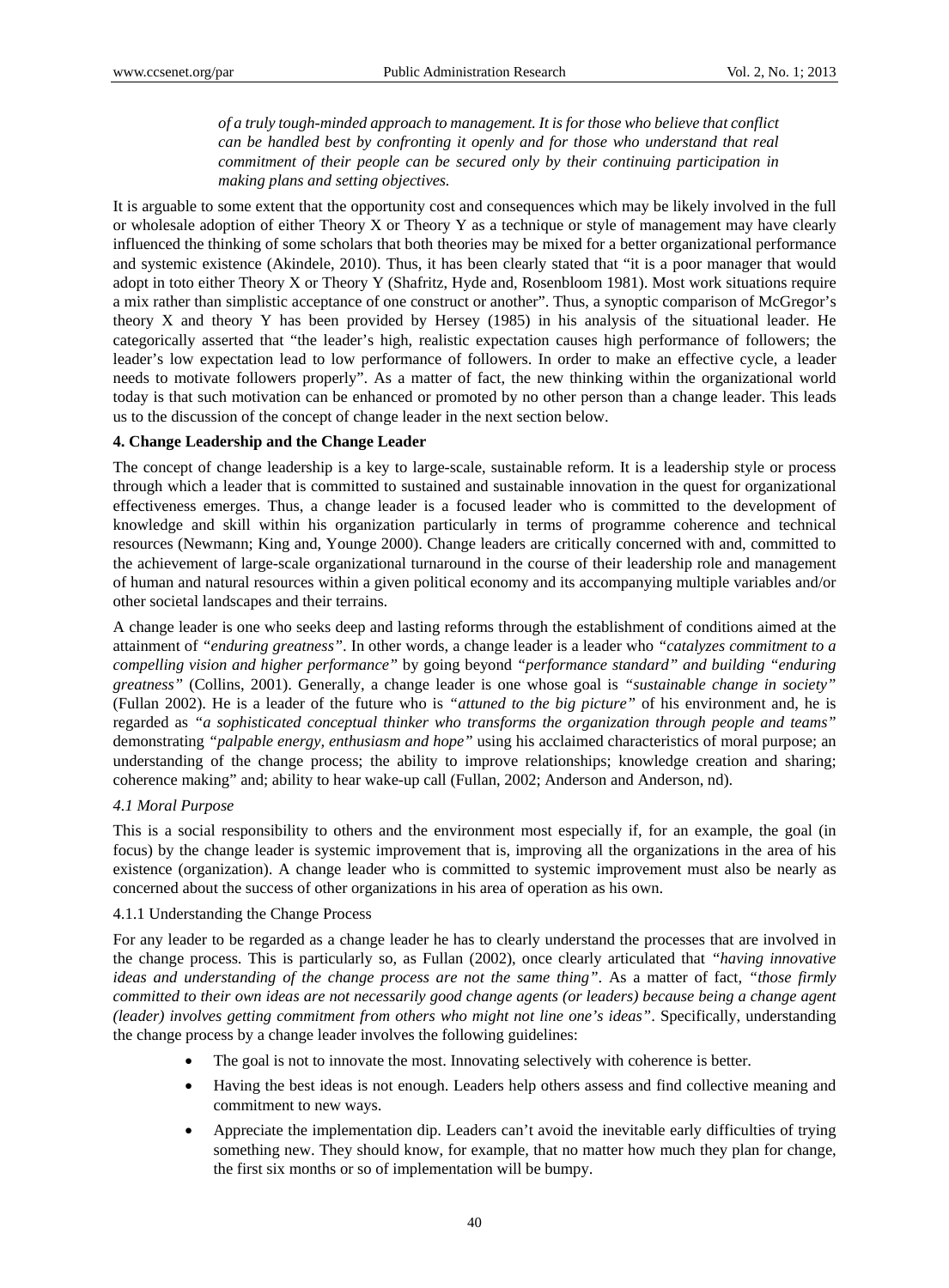- Redefine resistance. Successful leaders don't mind when naysayers rock the boat. In fact, doubters sometimes have important points. Leaders look for ways to address those concerns.
- Reculturing is the name of the game. Much change is structural and superficial. Transforming culture - *changing what people in the organization value and now they work together to accomplish it* – leads to deep lasting change.
- Never a checklist, always complexity. There is no step-by-step shortcut to transformation; it involves the hard, day-to-day work of reculturing (Ibid.)

A change leader must know the difference between his own expertise in any given context and the expertise required in managing the process of change. Thus; as Anderson and Anderson (nd) once articulated *"most often when leaders decide to mobilize a change effort, events are already underway and, information has already been surfaced that affect what the leaders must do. Consequently, they need to figure out what has been happening, what is known, and who is doing what"*. A change leader *"does not make the mistake of assuming that the best idea will carry the day"* (Fullan, 2002). Instead, he *"provides opportunities for people to visit sites that are using new ideas, invites questions and even dissent and, expects the change process to proceed in fits and starts during the first few months of implementation"*.

## 4.1.2 Improving Relations

A successful change in organization is clearly predicated on improved relationships. As a matter of fact, improved relationships are predictors of better organizational climate and sustainable development. Organizational ground is lost in a situation of stagnant or decreased relationships. Hence, change leaders *"build relationships with diverse people and groups – especially with people who think differently"* (Fullan, 2002). This is particularly so because people who think differently within organization no doubt add to the increased complexities of such organizations.

Giving prominence to these complexities and, the need to build relationships in complex times, Goleman, Boyatzis and, Mckee (2002), clearly asserted that *"in complex times, emotional intelligence is a must. Emotionally intelligent leaders are able to build relationships because they are aware of their own emotional make-up and are sensitive and inspiring to others"*. Thus, the change leader knows and, should continue to know that *"building relationships and teams (in organizations) is the most difficult skill (for both the organization and the leader)"* (Hay Management Consultant, 2000). To successfully build relationships in organizations, change leaders must work *"hard to develop the full range of emotional intelligence domains, especially self-management of emotions and empathy toward others"* (Goleman, Boyatzis and, Mckee, 2002). This is particularly so in that *"focusing on relationships isn't just a matter of boosting"* organizational achievement/productivity (depending on the socio-political and economic settings) for the year *"but rather a means of laying the foundation for" subsequent years"* (Fullan, 2002). According to this scholar the change leader's *"efforts to motivate and energize"* the organization's members of staff and *"forge relationships among otherwise disconnected"* staffers *"can have effect on the overall climate of the organization.* 

## 4.1.3 Knowledge Creation and Sharing

Effective change leadership is predicated on creating and sharing knowledge within organizations. Knowledge is clearly attained in organizations through the social process of information transformation and sharing. Thus, "organization must foster knowledge giving as well as knowledge seeking" through information". Through the creation and sharing of knowledge, continuous learning and development take place hence, a change leader encourages individuals within the organization to add to their knowledge through sharing without been unmindful of the fact that *"there will be little to add if people are not sharing"*. It is clearly the belief of the change leader that the critical *"norm of sharing one's knowledge with others is the key to continual growth for all"* within any given organization or social setting (Fullan, 2002). Thus, *"knowledge creation and sharing fuels moral purpose"* in organizations and/or social settings led by a change leader.

#### 4.1.4 Coherence Making

This is a critical variable in any organization or social setting that comprises of people with different values and asymmetrical needs, aspirations and goals all of which add to the complexities of such organizations. These complexities in themselves *"inherently generate overload and fragmentation"* (Ibid.) hence, a change leader to be effective *"must be coherence-makers"* (Fullan, 1999 and 2001). As a matter of fact, coherence making by a change leader is enhanced by *"the other characteristics of the change leader –* moral purpose; an understanding of the change process; the ability to build relationships, and creation and sharing of knowledge *– through checks and balances embedded in their interaction"* (Fullan, 2002). Analyzing his position on coherence-making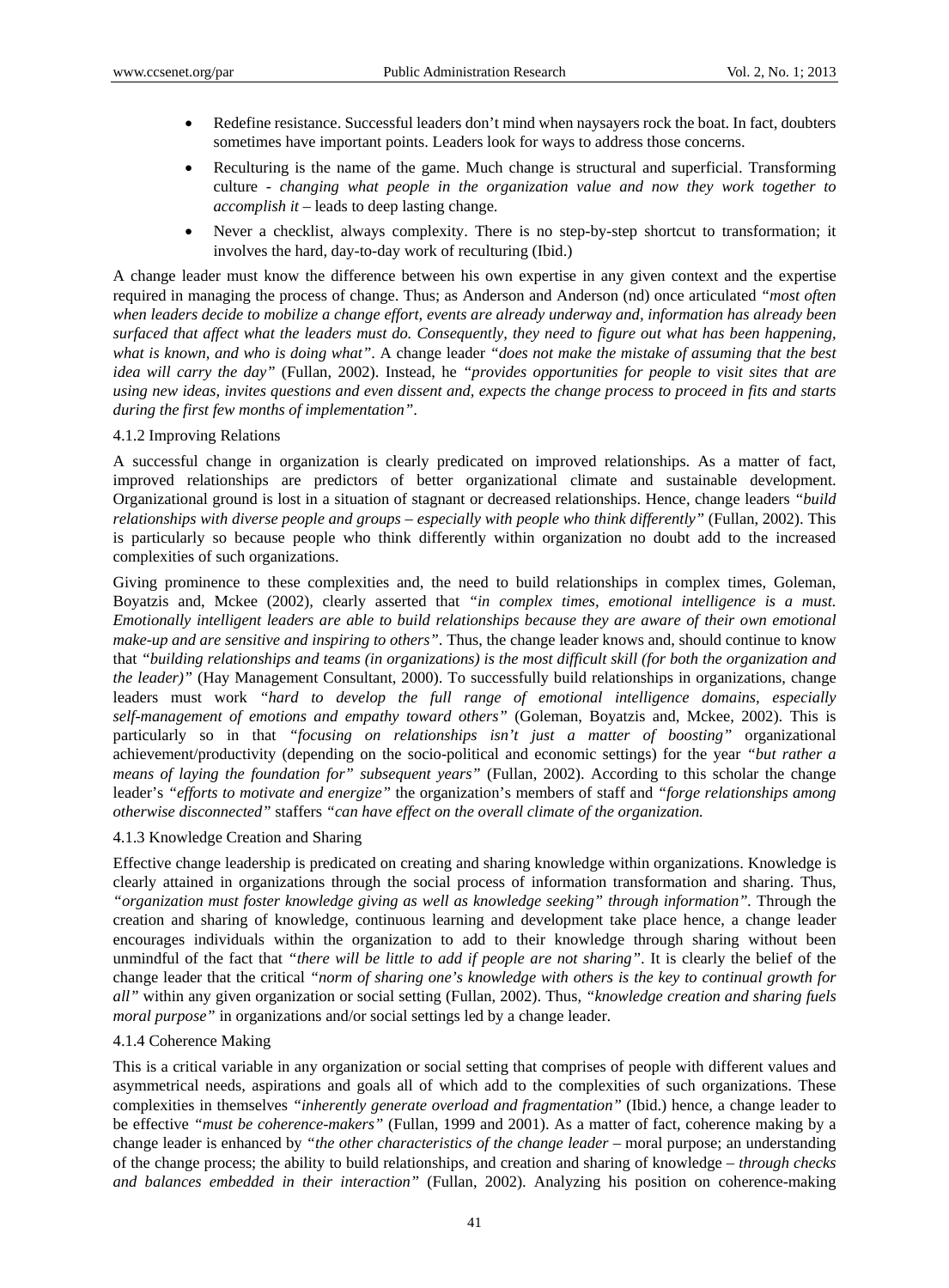further, this scholar articulated the fact that *"leaders with deep moral purpose provide guidance; but they can also have blinders if their ideas are not challenged through the dynamics of change, the give and take of relationship, and the ideas generated by new knowledge"*. He went further to contend that *"coherence is an essential component of complexity and yet can never be completely achieved"*.

# 4.1.5 Ability to Hear Wake-Up Call

A change leader must have the ability to hear wake-up call. This ability is critical and central to the actual process of change and his expected success on same most especially considering the fact that the process of change forms one of cardinal characteristics of his existence as a change leader. Thus, according to Anderson and Anderson (nd):

> *The actual process of change begins the moment a person or a group hears the wake-up call and recognizes that there is a reason to change-*an opportunity to be pursued or a threat to be removed. *The wake-up call can be heard anywhere in the organization, at any level. At times, there is grass-roots awareness of the need long before the executives take notice. However, for an organization-wide transformation to mobilize, the leaders of the organization affected must ultimately hear the signal clearly enough to warrant attention and discussion, if not action. In change-resistant organizations, executives typically do not get or heed wake-up calls until the signals become so painful and dangerous that they threaten the organization's very survival. The wake-up call may come in the form of a dramatic event, such as the competition beating you to market with similar or better product than you have under-development; or it may be accumulation of many indicators that finally culminate in a loud and meaningful message. Examples of the latter include loss of market share, new technological advancements in your industry, mergers of your key competitors, the required closure of a once valuable factory, the initiation of a hostile unionization effort, or an increase in turnover of critical employees. At this very early in the transformation, it is important to identify and understand what wake-up calls exist, what they mean, and what is being done with them by those in position to initiate a change effort. The mindset of the leaders has a major impact on the meaning made of the information in the wake-up call. If the leaders are conscious and open to learning and changing, they will deal with the wake-up call differently than if they are not. However, let's assume that, at some point, the signal is receive, the insight about the need for change is registered, and the change process is set in motion.*

A change leader to fully utilize the wake-up call ability must recognize the fact that *"a change is needed; the change is transformational; transformation demands new approaches, strategies, mindsets, and behavior; and transformation requires the leaders to personally change their mindsets, behavior and style"*. Contrary to leaders who do not subscribe to change because of their indifference and/or immunity to change which makes *"the mistake of seeking external innovations"* and blind focus on *"too many projects"* their operational hallmarks, change leaders do concentrate on the internal goals and mission of their organizations *"as the central focus of their organizational "reform agents"* and, they *"usually keep an eye out for external ideas that further the thinking and vision of their organization"* (Fullan, 2002). Thus, Change leaders *"value the tensions inherent in addressing hard to solve problems because that is where the greatest* (organizational/systemic) *accomplishments lie"*. It should be stressed however, that the role of the change leader in the change process is largely dictated by the structure of power and/or power configuration within the organizational landscape.

# **5. Concept of Power**

The concept of power is very central and critical to the systemic existence of all humans within all groups or organizational settings. It is *"a measure of an entity's ability to control the environment around itself including the behaviours of others"* (Wikipedia) hence, according to Michelson (nd); it is *"a pervasive reality in the life process of all modern-day organizations"*. The centrality of power to human existence explains why *"leaders regularly acquire and use power to accomplish specific work goals and to strengthen their own positions vis-à-vis the reading of general or organizational goal"*. The dark side of power which hitherto, has earned it the derisive labels like *"power is evil", "corrupt", "self-serving", "manipulative"* and, *"hurtful"* (Kanter, 1979), notwithstanding, *"there is however, a positive face to the issue/concept of power, its acquisition and use within organizational and human settings to achieve organizational, group and individual goals* (Michelson, op. cit, nd). Thus, *"power acquisition and power use can have impact on career progress, on job performance, on*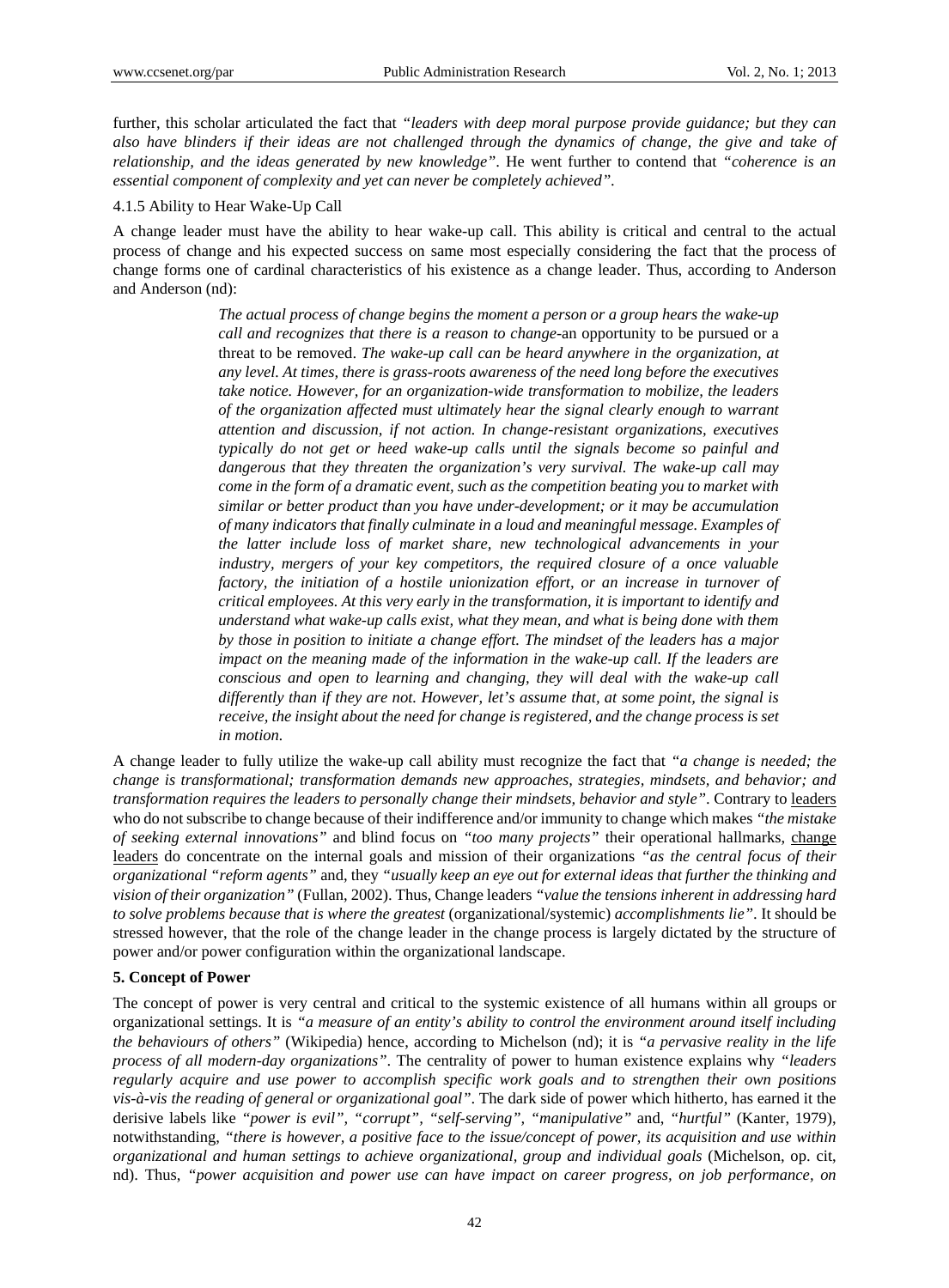*organizational effectiveness, and on the lives of numerous people"* (Kotter, 1979). This explains why *"every interaction and every social relationship in an organization"* involves *"an exercise of power"* (Gibson, Ivancevich and, Donnelly, 1985).

From the foregoing it is clear that power is a very important concept in our lives. It is the *"ability to command others to obedience without resistance; it involves the use of compulsion and coercion"* (Crick, 1964). It is *"the capacity to affect another's behaviour by threat of some form of sanction"* (Ball, 1983). The sanctions may be negative (in which case it involves the threat of denial of rewards or imposition of other penalties) or positive (which involves promises of wealth, honour or other forms of rewards) (Ball, 1983; Akindele, Obiyan and, Owoeye, 2000). For the exercise of power to be really acceptable it has to be authorized or legitimized hence; the concepts of power means nothing without its transposition to authority through legitimacy.

Authority is the right to direct and command others to obedience without dissent, and it is associated with respect and influence as well as ability to secure voluntary compliance. It also the recognition of the right to rule irrespective of the sanctions the ruler may possess (Leeds, 1981; Ball; 1983; Akindele, Obiyan and, Owoeye, 2000). Authority can be derived from three sources which according to Max Weber (1947) are Traditional Authority; Charismatic Authority and; Legal-Rational Authority. Traditional Authority is the acceptance of the right to rule of someone resulting from the continuous exercise of political power. It is based on hereditary attributes. Charismatic Authority is the acceptance or recognition of a person's right to rule due to exceptionally strong, dynamic, likeable personality and character. The word charisma means the gift of grace. It relates to the personal qualities and abilities of a particular leader to shape the nature of his environment through charismatic mobilization of the people. Legal-Rational Authority is based on the ascension of a person to a particular post through some established rule or procedures for an example, Political Office holders through elections. It connotes the exercise of rules in an effective, impartial manner. It applies to the modern states whereby the exercise of power takes the course of law. This type of authority is possessed or acquired by holding political and administrative offices (Akindele, Obiyan and, Owoeye, 2000).

## **6. Conclusion**

The concept of leadership and its place in today's organizations have been synthetically analysed in this paper. In the process, its various components of power; legitimacy; authority; influence and; followership were examined. Using these as critical templates the concepts of servant-leadership and change leadership and, their techniques; values and, inclinations as recoiled or retooled components of classical leadership were analyzed in the context of the feelings, emotions, goals and aspirations of people embedded within various human organizations today.

# **References**

- Akindele, S. T. (2010). *THE NERVES OF ORGANIZATION: A Genealogical Discourse of Organizational Theory and its Threads.* Saarbrucken, Germany: LAP LaMBERT Academic Publishing AG & Co. KG.
- Akindele, S. T., Obiyan, A. Sat., & Owoeye, J. (2000). *The subject matter of Political Science* (2nd ed.). Ibadan: College Press and Publishers Ltd.
- Anderson, L. S. A., & Anderson, D*.* (n. d.). *The change Leader's Road Map: How to Navigate your Organization's Transformation* (Chapter One).
- Bakke, E. W. (1959). Concept of the Social Organization. In M. Haire (Ed.), *Modern Organization Theory*. New York: John Wiley and Sons.
- Ball, A. (1983). *Modern Politics and Government* (3rd ed.). London: McMillan.
- Bono, J. E., & Illies, R. (2006). Charisma, Positive emotions and mood contagion. *The leadership Quarterly, 17*(4), 317-334. http://dx.doi.org/10.1016/j.leaqua.2006.04.008
- Cohen, A. R., et. al. (1984). *Effective Behaviour in Organizations*. Homewood, Illinois: IRWIN.
- Collins, J. (2001). *Good to great: Why some companies make the leap…and other don't.* New York: Harper-Collins.

Crick, B. (1964). *In Defence of Politics.* London: McMillan.

- Crockett, W. J. (1970). Team-Building-One Approach to Organizational Development. *Journal of Applied Behavioral Science, 6*(3), 291-306. http://dx.doi.org/10.1177/002188637000600303
- Denga, D. I. (1986). An Introduction to Foundation of Education. Calabar: Advanced Publishers & Printing.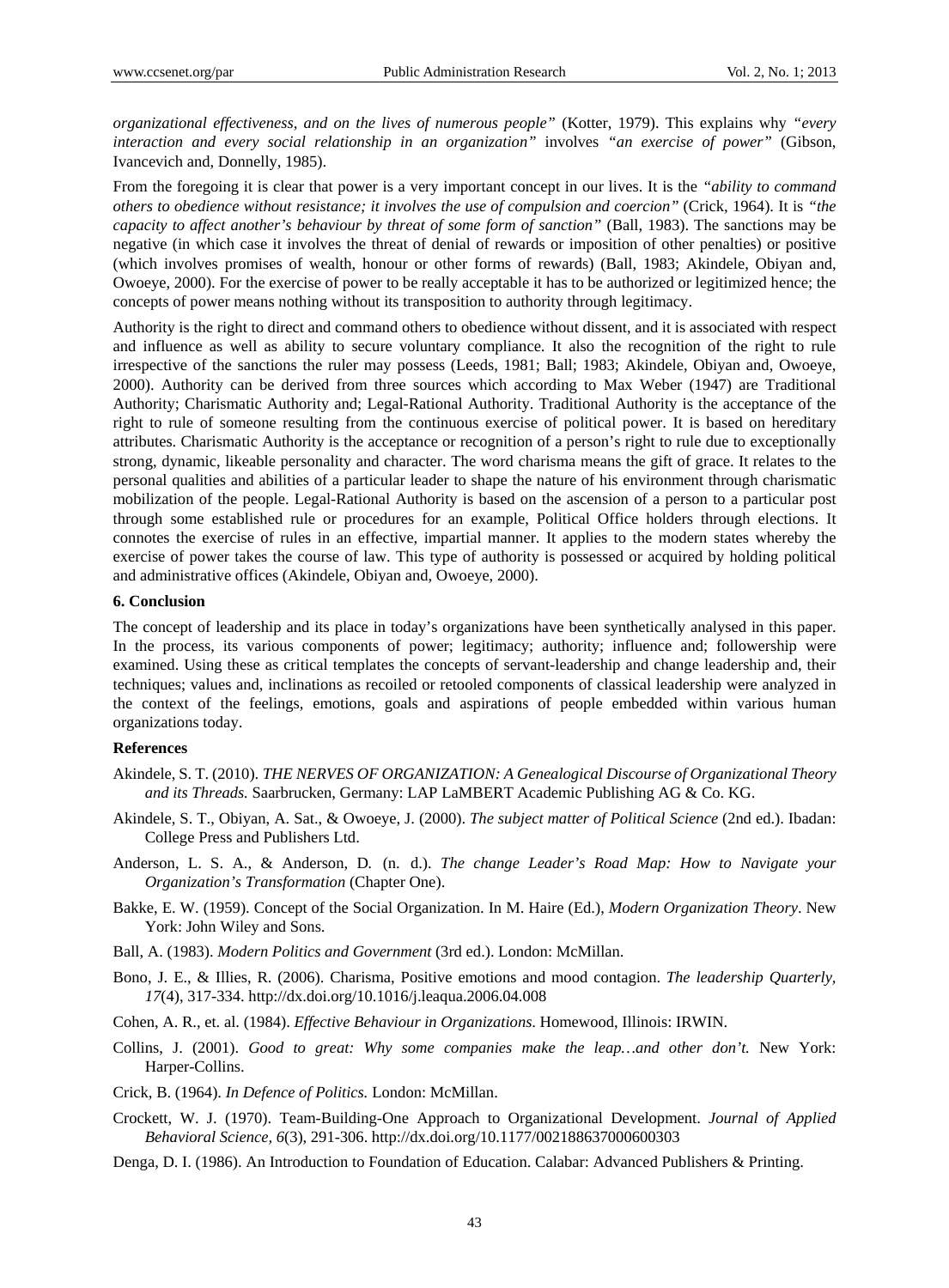- Esere, M. O. (n. d.). Leadership Styles of Husbands in Homes: Implications for Family Stability. *The Nigerian Journal.*
- Follett, M. P. (1926). The Giving of Orders. In H. C. Metcalf (Ed.), *Scientific Foundations of Business Administration*. Baltimore: Williams and Wilkins Co.
- Follett, M. P. (1940). In H. C. Metcalf, & L. Urwick (Eds.), *Dynamic Administration: The Collected Papers of Mary Parker Follett*. New York: Harper and Brothers.
- Fullan, M. (1999). *Change Forces: The sequel.* London: Taylor & Francis/Falmer.
- Fullan, M. (2001). *Leading in a Culture of change*. San Francisco: Jossey-Bass
- Fullan, M. (2002). *The Change Leader*. Metairie, LA: Center for Development and Learning.
- George, J. M. (2009). Emotions and Leadership: The role of emotional intelligence. *Human Relations, 53*, 1027-1055. http://dx.doi.org/10.1177/0018726700538001
- Gibson, J. L., Ivancevich, J. M., & Donnelly, J. H. Jr. (1985). *Organizations: Behaviour, Structure, Process.* Plano, Texas: Business Publications, Inc.
- Goleman, D., Boyatzis, R., & Mckee, A. (2002). *Primal leadership*. Boston: Harvard Business School Press.
- Hay Management Consultants. (2000). *The lessons of leadership.* London: Author.
- Hersey, P. (1985). *The Situational Leader.* New York: Warner Books.
- Hersey, P., & Blanchard, K. H. (1977). Management of Organizational Behaviour (3rd ed. Utilizing Human Resources). New Jersey: Prentice-Hall.
- Kanter, R. M. (1979). Power Failure in Management Circuits. *Harvard Business Review, 65*.
- Kotter, J. P. (1979). *Power in Management*. New York: AMACOM.
- Latour, S. M. (2004). Dynamic Followership: The Prerequisites for Effective Leadership. *Air and Space Power Journal*, (Winter), Parts 1 & 2.
- Leadership. In *Wikipedia, the free encyclopedia*.
- Leeds, C. A. (1981). *Political Studies* (3rd ed.). Estover: Macdonald & Evans Ltd.
- Maslow, A. H. (1962). *Toward a Psychology of Being.* Princeton: Van Nostrand. http://dx.doi.org/10.1037/10793-000
- McGregor, D. (1960). *The Human Side of Enterprise*. New York: McGraw-Hill Book Company.
- Michelson, B. J. *Leadership and power base development: Using Power Effectiveness to manage Diversity and Job-related Interdependence in Complex Organizations.* An Article specially prepared for AU-24, Concepts for Air Force Leadership.
- Mooney, J. D., & Rieley, A. C. (1931). *Onward Industry*. New York: Harper and Brothers. Later published in 1939 and, 1947 by James D. Mooney with a new title of "Principles of Organization".
- Mooney, J. D., & Rieley, A. C. (1947). *The Principles of Organization.* New York: Harper and Row Publishers.
- Mooney, J. D. (1947). The Scalar Principles. In J. D. Mooney, & Rieley, A. C. (Eds), *The Principles of Organization*. New York: Harper and Brothers.
- Newmann, F., King, B., & Younge, P. (2000). *Professional development that addresses school capacity*. Paper presented at the annual meeting of the American Educational Research Association. New Orleans, LA.
- Olusoji, A. (2002). *The Making of a Leader: Exploring the Skills of Leadership.* Lagos: Leadership Publishing House.
- Parsons, T. (1956). Suggestions for a Sociological Approach to the Theory of Organizations. *Administrative Science Quarterly, 1*(1). http://dx.doi.org/10.2307/2390840
- Potter, E. H., Rosenbach, W. E., & Pittman, T. S. (n. d.). Leading the New Professional. In Taylor & Rosenbach (Eds), *Military Leadership.*
- Presthus, R. (1958). Toward a theory of Organizational Behaviour. *Administrative Quarterly*, (June), 46-72.
- Presthus, R. (1978). *The Organizational Society*. New York: St. Martin's Press Inc.
- Schein, E. H. (1992). *Organizational Culture and Leadership* (2nd ed.). San Francisco: Jossey-Bass.